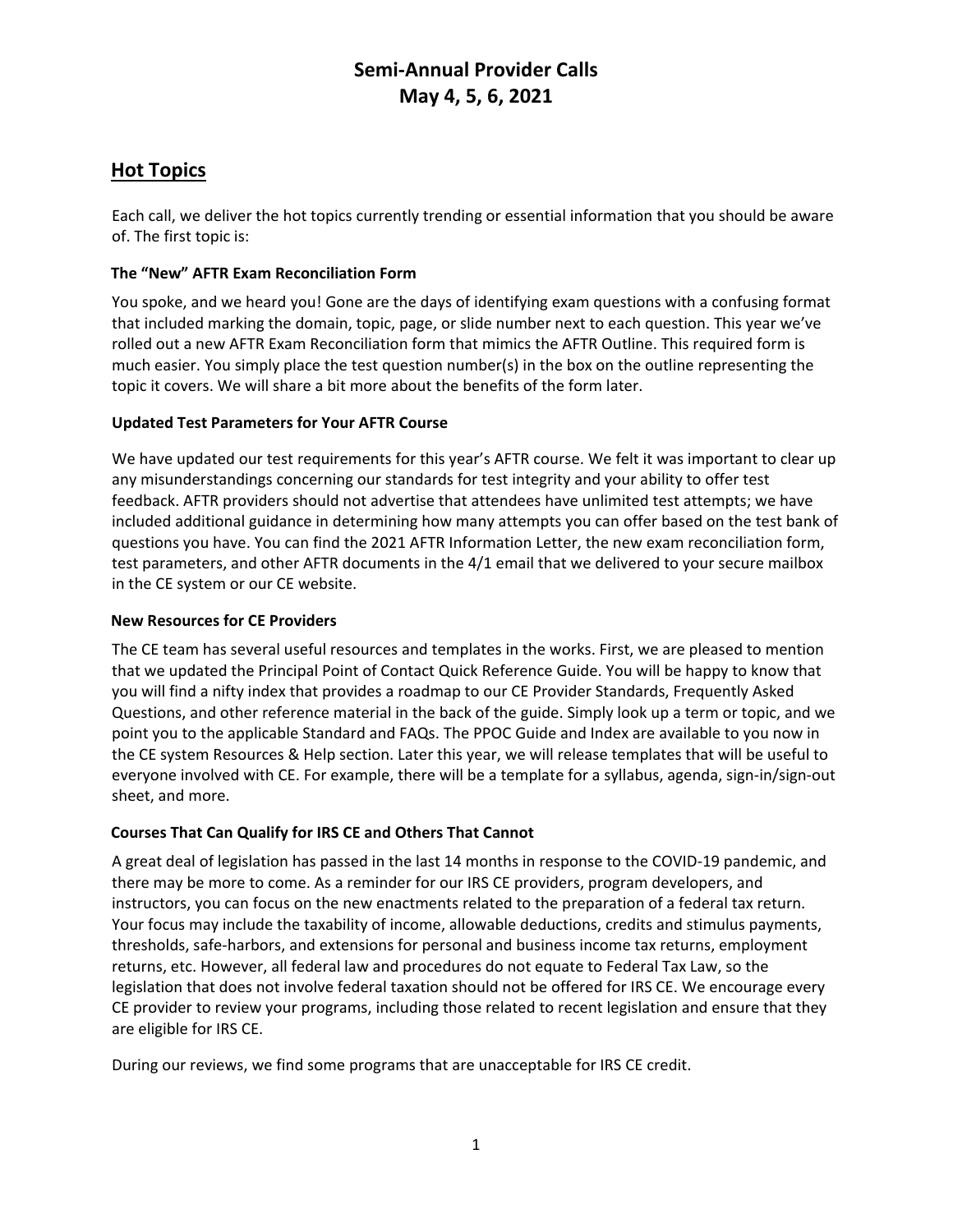Ethics programs on general ethical behavior do not qualify for CE. Likewise, programs citing CPA ethical standards may not be eligible. Ethical content for IRS CE MUST contain guidance as directed and regulated by Circular 230.

Programs on financial planning, personal investments, office management, growing your business, personal development, or new office computer software use (just to name a few) **do not** qualify for IRS CE!

While these courses offer beneficial information to the student, they do not advance one's professional knowledge in federal taxation or aid in completing the federal tax return, which is required for earning IRS CE credit. It's like attending an ID Theft seminar and being awarded credit towards a CDL driver's license – good information, but not fitting for the certification.

Please remember that our joint objective is the enrichment of federal tax law.

### **Biennial EA Continuing Education Audit**

The IRS enrolled agent group is amid its biennial EA continuing education audits. A random sample of the EA population up for renewal of enrollment to practice is being selected. Part of the audit process involves verification that the CE was received through an IRS-approved CE provider, and the EAs do have to provide certificates of completion for the past three years. Just as CE providers have a 4-year recordkeeping requirement, so do EAs. However, you may find attendees reaching out to you for assistance in replacing their lost certificates.

### **CE System Tips**

### **System Lockouts and Password Resets**

We understand that account lockouts will happen but there are steps you can take to minimize these. Your password must be changed every 90 days as part of the security requirements to access the CE system. Upon logging in, the system will prompt you to update your password. If you do not access your CE account for 90 days, this often results in a delay in CE processing and a call to the Helpdesk for assistance.

If you are a provider that does not have a business reason to access the account more frequently, you should consider setting a recurring calendar reminder on a personal device prior to the 90 day expiration to avoid system lockout.

### **APOC**

Administrative Point of Contacts are important to appoint on CE accounts. In absence of the Primary Point of Contact, the APOC could be the bridge in keeping the lines of communication open with us during periods of illness, holiday leave and vacations.

Although not required, we recommend listing at least one other contact that could explain any absence of the primary contact.

#### **Under review, now what?**

When you're selected for a provider review, a review analyst will reach out to you by phone to discuss the forthcoming review and answer initial questions. During the introductory call or shortly after that, the review analyst will open the review in the CE system, and you will receive email communication from @ceprovider.us. Secure Message Notification will be in the email's subject line, and the body of the email will simply ask you to access your online CE provider account, directing you to the review section.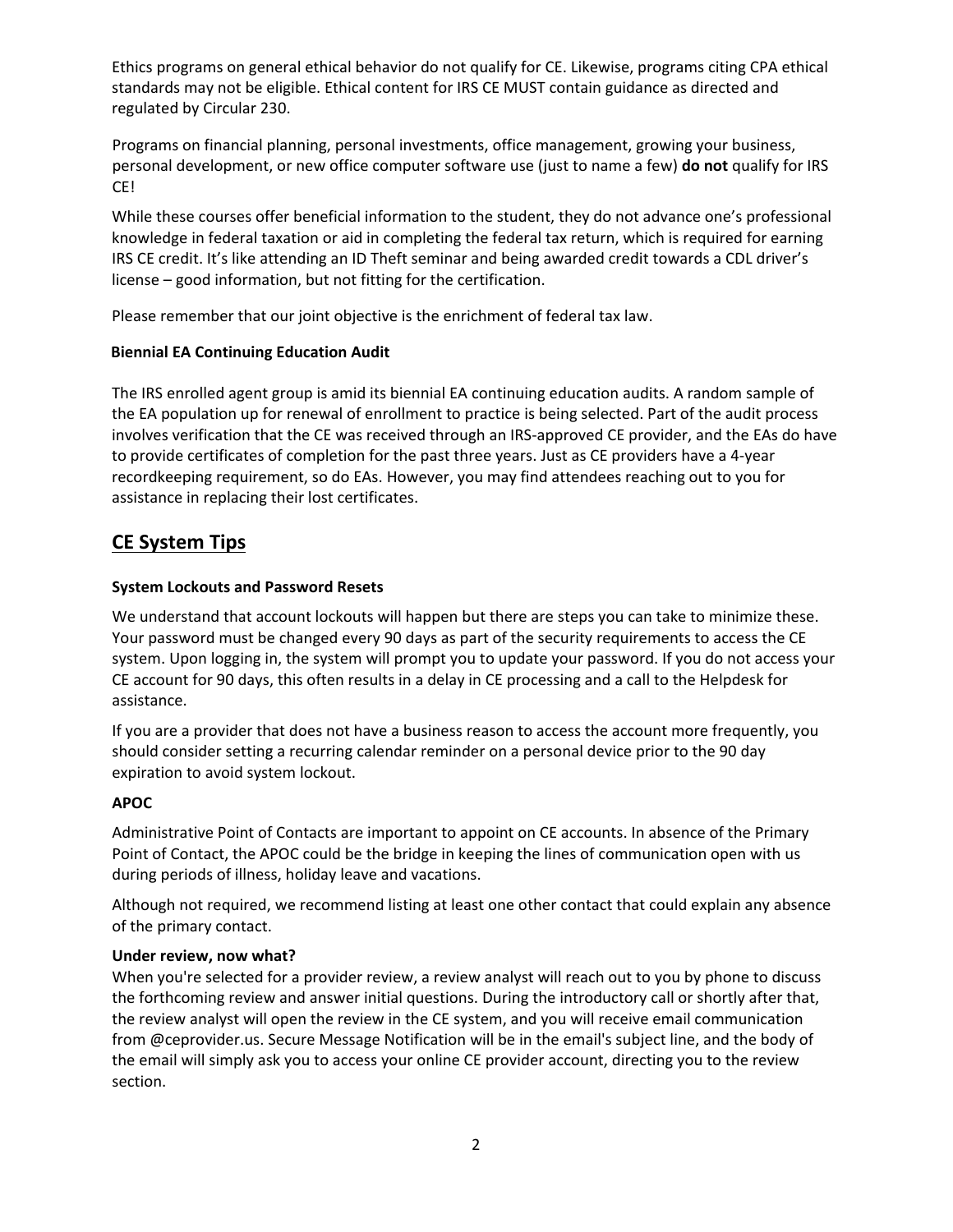Upon signing into the CE system, you will notice a red alert in the upper right-hand corner of your CE home page. The alert directs you to check the CE Provider Review Section below. Scroll to the very bottom of your home page, and there that you will find a newly added review section. Within the review section, you'll see the electronic documents from your reviewer, including a review notice and perhaps a separate document outlining the requested records and information that you will need to furnish for the review.

Once you've gathered all your documents, you can upload your files to the reviewer directly from your CE account review section. Word, Excel, PowerPoint, and PDF files are all acceptable. You would simply click upload document, provide a document name, and choose your file. You can repeat as needed for subsequent files. During the review, you and the reviewer can share documents here in the review section. If the reviewer adds a document for you, you will receive an email alert.

At the end of the review, the reviewer will deliver closing documents to you, including their summary of findings (SOF). If applicable, the SOF will denote action items for you to follow. Once the review is completed, the red alert button will go away, but you will still have access to the review documents in the review section of your account for future reference.

## **The Program Evaluation**

This section covers how to deliver your best program by beginning at the end. This means to look at the program elements that are required to be included on your evaluation form.

The evaluation requirements are so critical that in the Continuing Education Post-Approval Provider Obligations frequently asked questions area there is a section literally called "Evaluations"…and the "Evaluations" Frequently Asked Question #1 is "What information must be on an evaluation form?"

The answer includes a link to a Sample Evaluation Form that has all required elements and can be used by any provider, and also, because we are the IRS, you know there is link to a separate form #14364 Continuing Education Program Evaluation form.

Although program attendees are not required to complete an evaluation form, providers are required to give all students a means for evaluating program content.

We call this the "Who, What, When, Why, Where, How" questionnaire.

The evaluation must have five (5) Identifying elements:

- 1. Name of the CE Provider
- 2. Program name
- 3. IRS program number
- 4. Date(s) of the program
- 5. Optional student name field

The evaluation must also have eight (8) measures of rating:

- 1. Stated learning objectives were met
- 2. Program materials are accurate, relevant, and contributed to the achievement of the learning objectives
- 3. Time allotted to learning was adequate
- 4. Facilities/equipment were appropriate
- 5. Handouts were satisfactory
- 6. Audio and video materials were effective
- 7. Individual instructors were effective
- 8. Comments section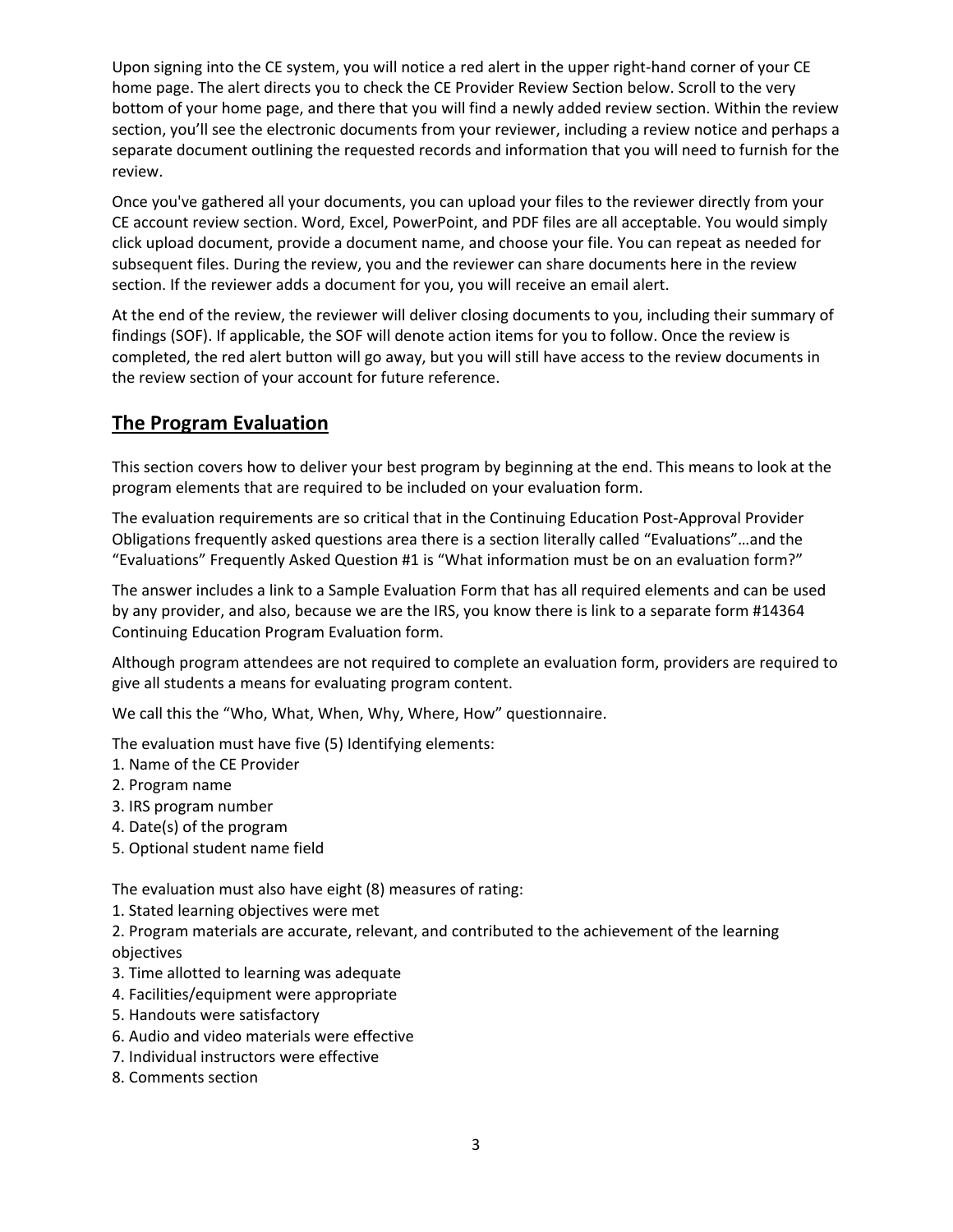The evaluation must have a grading system (i.e.  $1 - 5$ , poor – excellent, extremely agree – extremely disagree, etc.) that also contains a Not Applicable (NA) selection, as the method for rating.

A quick side note here, Not Applicable (NA) is a required option. We've seen in our reviews where providers leave out the measures they think may not apply, such as "#5. Handouts were satisfactory" when it is a self-study program with no handouts, but all measures are required to be included for all programs; hence the need for the Not Applicable (NA).

To get back to the original thesis: Deliver your best program by beginning at the end; in other words, what is your program going to be evaluated on?

How would a student evaluate your program for whether:

1. Stated learning objectives were met.

2. Program materials are accurate, relevant, and contributed to the achievement of the learning objectives.

Obviously, having clearly stated learning objectives at the beginning, and a summation of the objectives covered at the end, is required to answer #1 and #2 since they are all about learning objectives.

How would a student evaluate your program for whether "#3. Was time allotted to learning adequate?"

To answer question "#3. Was time allotted to learning adequate?", there would need to be time allotted. Providing a syllabus with scheduled time for each objective allots the time and, by adhering to that time schedule, serves to substantiate the 50 minute per continuing education hour criteria for inperson and online programs. If it is a self-study program, time may be based on either the word count formula or pilot testing.

The next four criteria:

- 4. Facilities/equipment were appropriate
- 5. Handouts were satisfactory
- 6. Audio and video materials were effective
- 7. Individual instructors were effective

Gets into the art and skill of presenting the material in effective ways and should support the delivery of the subject matter for student retention.

In summary, by beginning at the end, and using the evaluation criteria as a checklist, you can structure a program with clearly stated learning objectives, presented effectively with appropriate educational materials, that are delivered in an appropriate timeframe for the continuing education credit hours offered.

## **Annual Filing Season Program**

The Annual Filing Season Program is designed to recognize the efforts of non-credentialed return preparers who desire a higher level of professionalism by obtaining 18 hours of continuing education, which includes passing a six-hour federal tax law refresher course and test called the Annual Federal Tax Refresher (AFTR). The return preparer must also renew their preparer tax identification number (PTIN) for the upcoming year and consent to adhering to the obligations in Circular 230, Subpart B and section 10.51.

Upon completion of these requirements, the return preparer receives an Annual Filing Season Program – Record of Completion from the IRS. Annual Filing Season Program participants can then be included in a public database of return preparers on the IRS website alongside credentialed Attorneys, CPAs, Enrolled Agents, Enrolled Retirement Plan Agents, and enrolled actuaries for their accomplishment.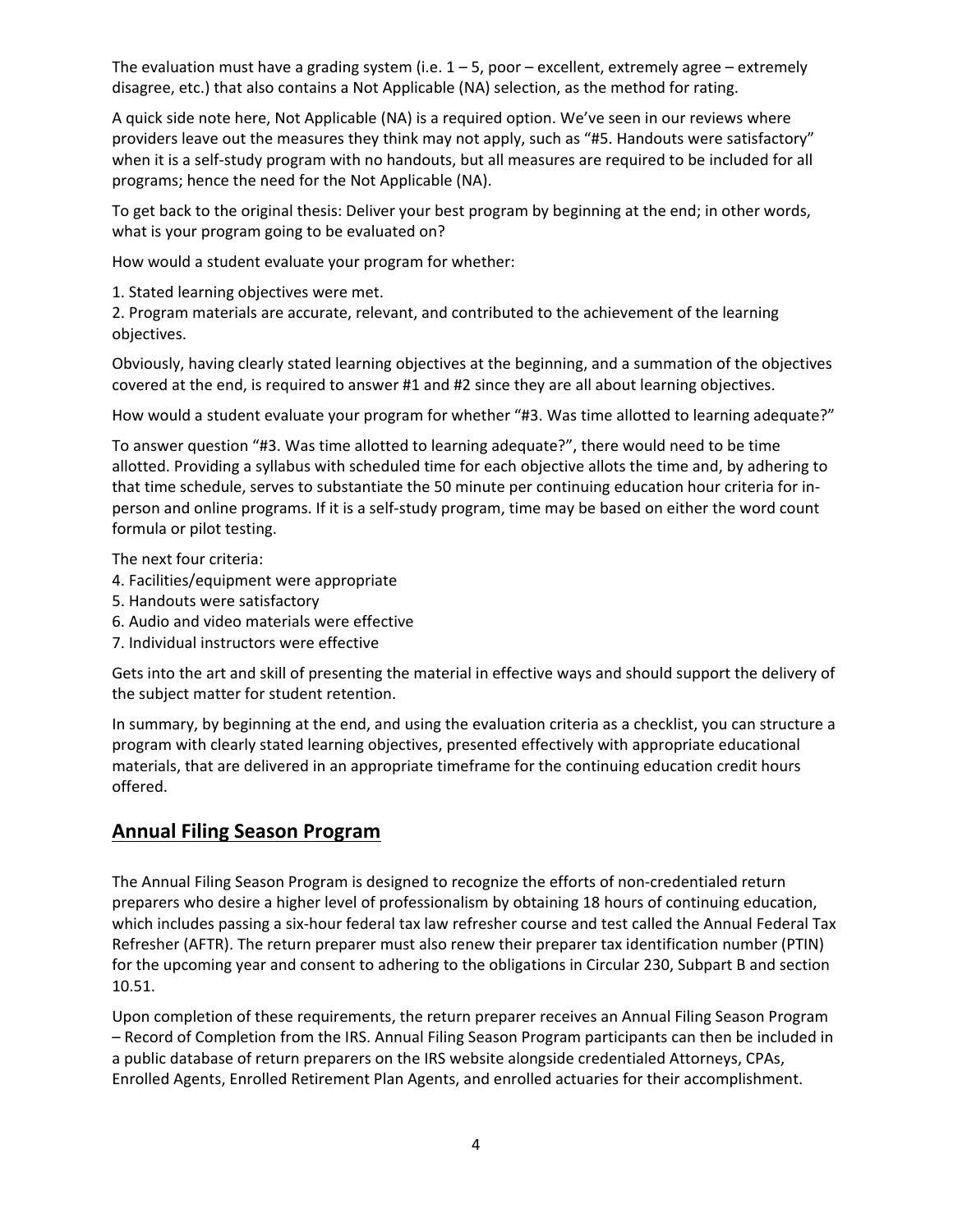The Annual Federal Tax Refresher (AFTR) course requirement is a high-level, but basic tax course, to assist preparers in getting ready for the upcoming filing season tax returns. It is not intended to cover in depth any one topic. Individuals looking for in-depth coverage of tax law or specific topics should avail themselves to your other programs offered.

Although presenting additional topics can be educational and well done within the AFTR course, it is our recommendation that providers stick to the topics listed in the AFTR Course Outline, optionally adding only new regulations enacted after publishing of the outline. We have found that providers adding more topics often fail to cover or shorten required topics when doing so.

The Annual Federal Tax Refresher course is limited to 6 hours for presenting the material and 3 hours for administering the final exam. Here are some other reminders:

- $\triangleright$  Those of you preparing students for the Annual Filing Season Program (AFSP) and will be offering the Annual Federal Tax Refresher (AFTR) course this year, please review the new 2021 AFTR letter delivered to your provider account secure mailbox on April 1 as it contains some new and changed information. It's also good to refer to it during development of the AFTR course for guidance.
- $\triangleright$  Unlike other IRS CE courses, an AFTR program number can be obtained prior to having the material and test completed. However, since all AFTR providers will be contacted regarding their program immediately after the number is received, we prefer that you get your program number after your material is finalized. Keep in mind that all AFTR courses are subject to a review and will generally be reviewed every 3 years.
- $\triangleright$  If you have already obtained an AFTR program number and have spoken with us but your material was not finalized, please remember to notify us as instructed when the course, test, and website (if utilized) are fully developed.
- $\triangleright$  AFTR courses can be offered and PTIN uploads accepted beginning on June 1. Remember, you are required to inform your students they must complete the **course and test** by midnight of their time zone on December 31, 2021, no exceptions!
- If you are selling your AFTR program **or** if you are buying a program from another provider, please send an email t[o rpo.ce@irs.gov](mailto:rpo.ce@irs.gov) informing us. We must review all sellers' material. This ensures that your course meets our standards and purchasers will not have to resubmit material purchased from a known seller or be responsible for correcting issues found in unreviewed purchased material.
- Regardless of when you plan to offer your AFTR course, **AFTR program numbers** are only available from April 1 – October 1. **No** AFTR program numbers will be issued after October 1, again… no exceptions! This allows us time to review select programs, allowing enough time for any needed adjustments before being offered to students ahead of the December 31 deadline.

## **AFTR Tips**

#### **When developing your AFTR course, remember to consider these tips:**

- The AFTR course is a high level, basic 1040 "refresher" course focusing on tax law relevant to the preparation of 2021 tax returns.
- Be sure all topics listed on the AFTR course outline are sufficiently covered. The section titled 'Overview Topics' are topics that do not require a full detailed description, but rather an overview of the topic.
- Your AFTR course presentation must be 6 hours in length, regardless of delivery method. We understand that producing precisely 6 hours of material is challenging; however, any material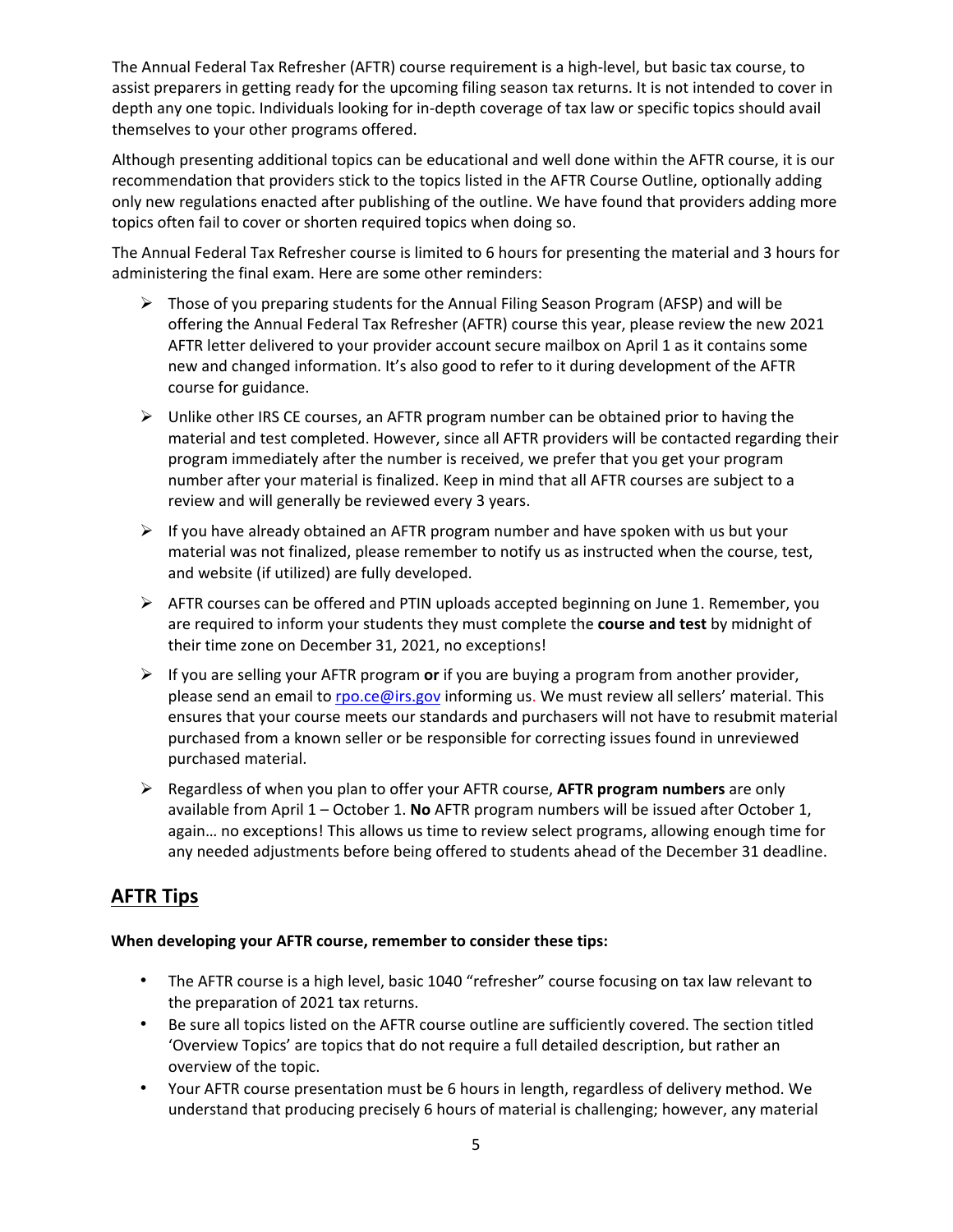computing less than 6.0 or more than 6.5 hours using the Word Count Formula will have to be modified. This is strictly enforced to ensure AFTR courses are consistent throughout the marketplace. This is also very important for those of you who will videotape your AFTR presentations, as editing might be difficult to extend or shorten the length if not in compliance.

- All delivery methods should provide detailed written material to participants to take the open book final exam. If your delivery method is self-study, make sure you use the Word Count Formula to ensure your course meets the 6-hour study requirement. And as a reminder, review questions are not required but, if offered, no more than 18 can be counted in your Word Count formula, and review questions cannot be duplicated as exam questions.
- If your Table of Contents does not mirror the course outline, be sure to complete the AFTR Course Outline reconciliation form to document the page or slide number where each required topic can be found in your material. Again, we recommend this be done during the course development to be sure all topics are addressed.
- All AFTR documentation should be submitted in Word or PDF format, even if the material is web-based since we cannot access all external sites from our IRS computers. Additionally, all program material must be available in English should it be selected for review, even when you only offer the course in a different language.
- All AFTR tests must contain at least one question for each topic on the AFTR course outline and should only test for topics covered in the course material.
- A new AFTR Exam Reconciliation form is now **required for use** to identify which questions addresses each topic on the outline. This new, more straightforward method will ensure that you have at least one question for every topic and provide a visual alert for excessively tested topics.
- Be sure the web site and testing material state the minimum passing score of 70% and final date to complete the course & exam as December 31 (**prior to purchase**) and that the exam must be completed in **3 continuous hours** so that students can make appropriate scheduling. A visible countdown clock that cannot be paused or stopped must be utilized.
- Be mindful of misleading testing limits. Multiple test attempts are permitted; however, a student must receive a different version of the test at every third test attempt. For every third test version, at least 50% of the test questions must differ from previous questions. The size of the test bank limits the number of test attempts. Although it's rare that someone would require an excessive number of testing attempts, wording like "unlimited attempts" is misleading and is no longer allowed. Alternatively, "multiple attempts" or the actual number allowable should be used.
- Remember, if your AFTR program is selected for review and we identify items needing correction, only one revision of the AFTR course and comprehension test will be allowed and all corrections (if multiple) must be submitted together.

## **Special Enrollment Exam**

If you are a Continuing Education Provider interested in offering or (are) currently offering a SEE test preparation program, the following information will be of particular interest to you.

Individuals wishing to become an IRS Enrolled Agent may take the Special Enrollment Exam (SEE) from May 3, 2021 through February 28, 2022.

- The SEE is a three-part exam administered for the IRS by Prometric, Inc. (Part 1 covers Individuals, Part 2 Businesses, and Part 3 Representation, Practices and Procedures)
- The SEE has been updated to cover tax law in effect through **December 31, 2020**.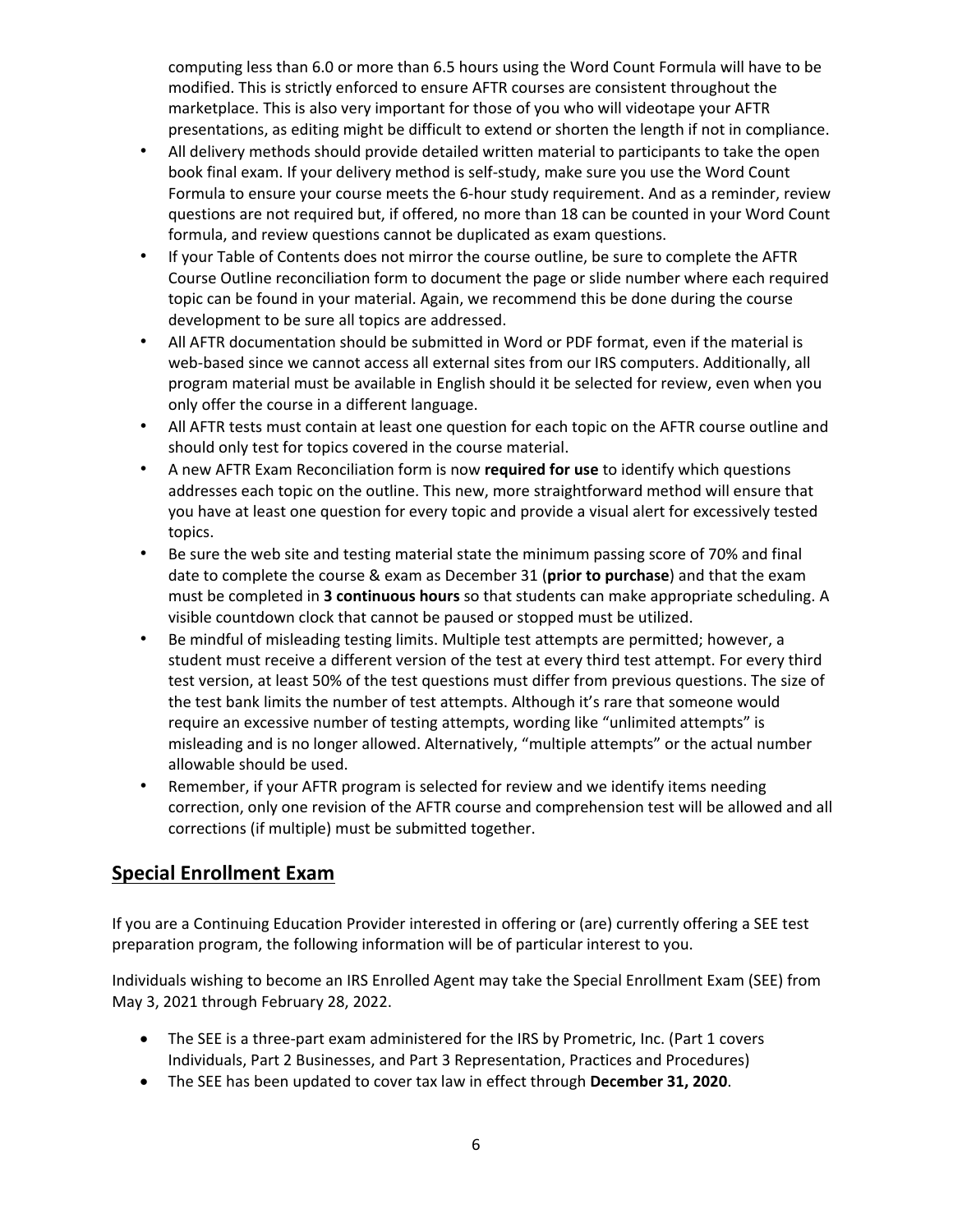- Annual updates to the SEE have been posted on the Prometric website and IRS.gov, which we'll talk about in more detail below.
- The cost of the exam is \$185 per attempt per part. A candidate may retake a failed test up to four times within the test cycle.
- As a result of a 2020 analysis, there were changes made to the SEE Test Specifications. A full set of the test specifications, including a tracked changes version of the updated specifications, are available a[t www.prometric.com/SEE.](http://www.prometric.com/SEE)

When developing your SEE test preparation program, please refer to these resources to ensure your content is current:

**Prometric website** – A lot of valuable information regarding the SEE can be found on Prometric's website including the [Candidate Information Bulletin.](https://www.prometric.com/sites/default/files/IRS/IRS-SEE-Candidate-Information-Bulletin.pdf)

- This document provides you with everything you need to know about the SEE program.
- Included within this document is a detailed listing of the tax law exam content outlines. This is the test specifications mentioned above for each part of the exam.
- These exam outlines are used by Prometric to construct the SEE exams.

**IRS website** – There are also multiple resources available at [www.irs.gov/tax-professionals/enrolled](http://www.irs.gov/tax-professionals/enrolled-agents)[agents](http://www.irs.gov/tax-professionals/enrolled-agents) including:

- Sample Test Questions
	- o There are 20 sample test questions per part.
	- o The sample test questions are written and designed to give the candidate a look at how the test questions may appear on the test.
	- o The sample questions have never previously been used on a test.
- [Enrolled Agent FAQs](https://www.irs.gov/tax-professionals/enrolled-agents/enrolled-agents-frequently-asked-questions)
	- o There is a comprehensive list of FAQs on the IRS website that covers everything from test scheduling to the scoring methodology.
- [Circular 230](https://www.irs.gov/pub/irs-pdf/pcir230.pdf)
	- o This document contains the regulations for governing practice before the IRS.
	- $\circ$  This is a very important resource for Part 3 of the test, Representation, Practices and Procedures.

### **Next, we will inform you about credit hour limits when adding an EA SEE test preparation program in your CE Provider account**

Tax return preparers may earn up to five hours of federal tax continuing education credit for prep programs for each of Parts 1 and 2 and two credit hours of ethics for prep for Part 3. The maximum amount of CE credit that can be earned from taking SEE prep programs is 12 credit hours total and is for unenrolled preparers only; Enrolled Agents do not receive credit.

Again, a lot of valuable information can be found at [www.prometric.com/SEE.](http://www.prometric.com/SEE) If you have additional questions regarding SEE test prep programs that were not answered here, please send them to [rpo.ce@irs.gov.](mailto:rpo.ce@irs.gov)

## **Questions Received From You**

1. Q – Has there been any further discussion on Tax Preparer REQUIRED continuing education? (Not the voluntary program). Thank you for hosting these updates, they are helpful.